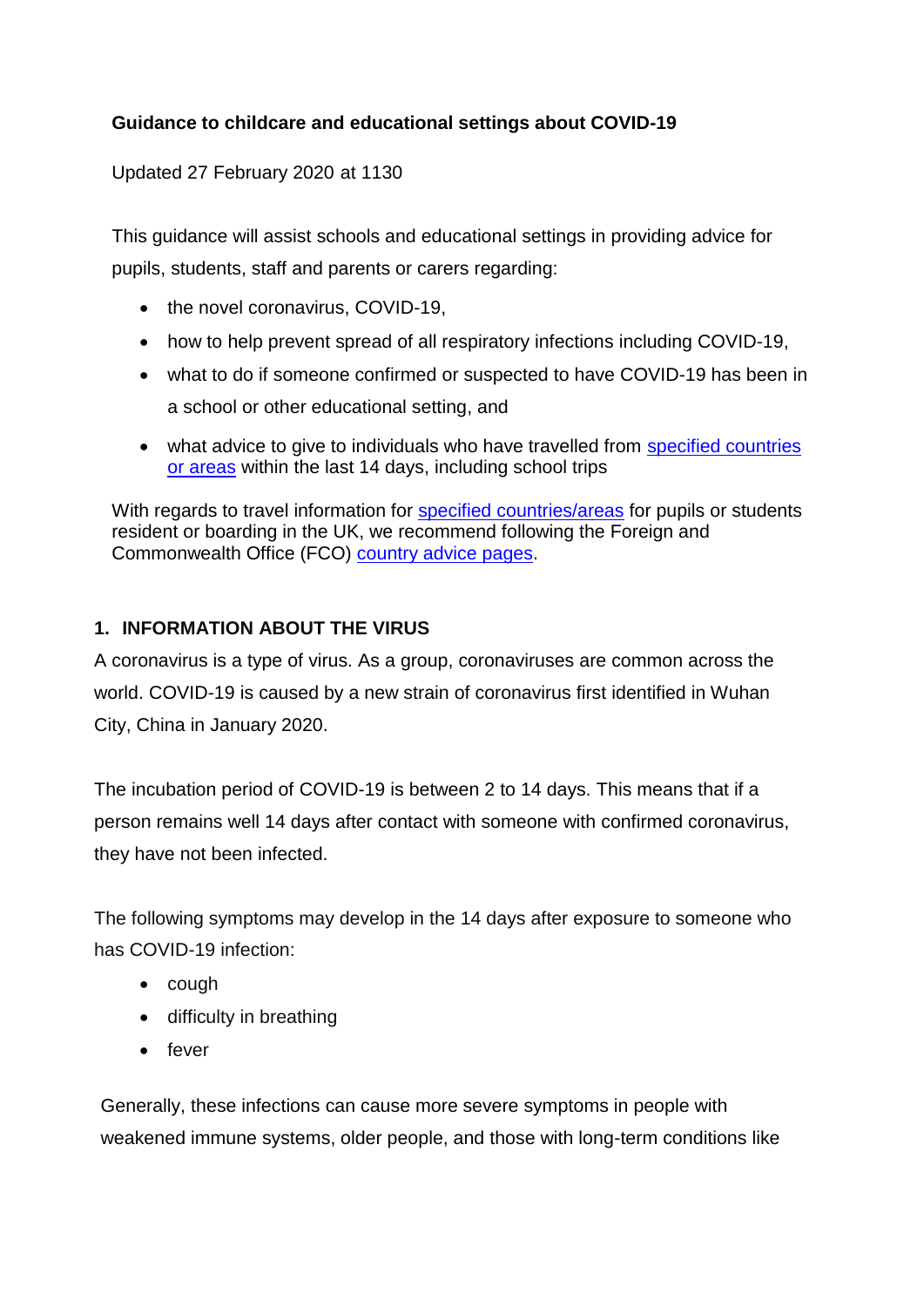diabetes, cancer and chronic lung disease. There is no evidence that children are more affected than other age groups – very few cases have been reported in children.

### **2. HOW COVID-19 IS SPREAD**

From what we know about other coronaviruses, spread of COVID-19 is most likely to happen when there is close contact (within 2 metres or less) with an infected person. It is likely that the risk increases the longer someone has close contact with an infected person.

Droplets produced when an infected person coughs or sneezes (termed respiratory secretions) containing the virus are most likely to be the most important means of transmission.

There are 2 routes by which people could become infected:

- secretions can be directly transferred into the mouths or noses of people who are nearby (within 2metres) or could be inhaled into the lungs
- it is also possible that someone may become infected by touching a surface or object that has been contaminated with respiratory secretions and then touching their own mouth, nose, or eyes (such as touching a door knob or shaking hands then touching own face).

There is currently no good evidence that people who do not have symptoms are infectious to others.

## **3. PREVENTING SPREAD OF INFECTION**

There is currently no vaccine to prevent COVID-19. The best way to prevent infection is to avoid being exposed to the virus.

There are general principles anyone can follow to help prevent the spread of respiratory viruses, including:

 washing your hands often, preferably with soap and water. Only use alcohol sanitiser if handwashing facilities are not available. This is particularly important after taking public transport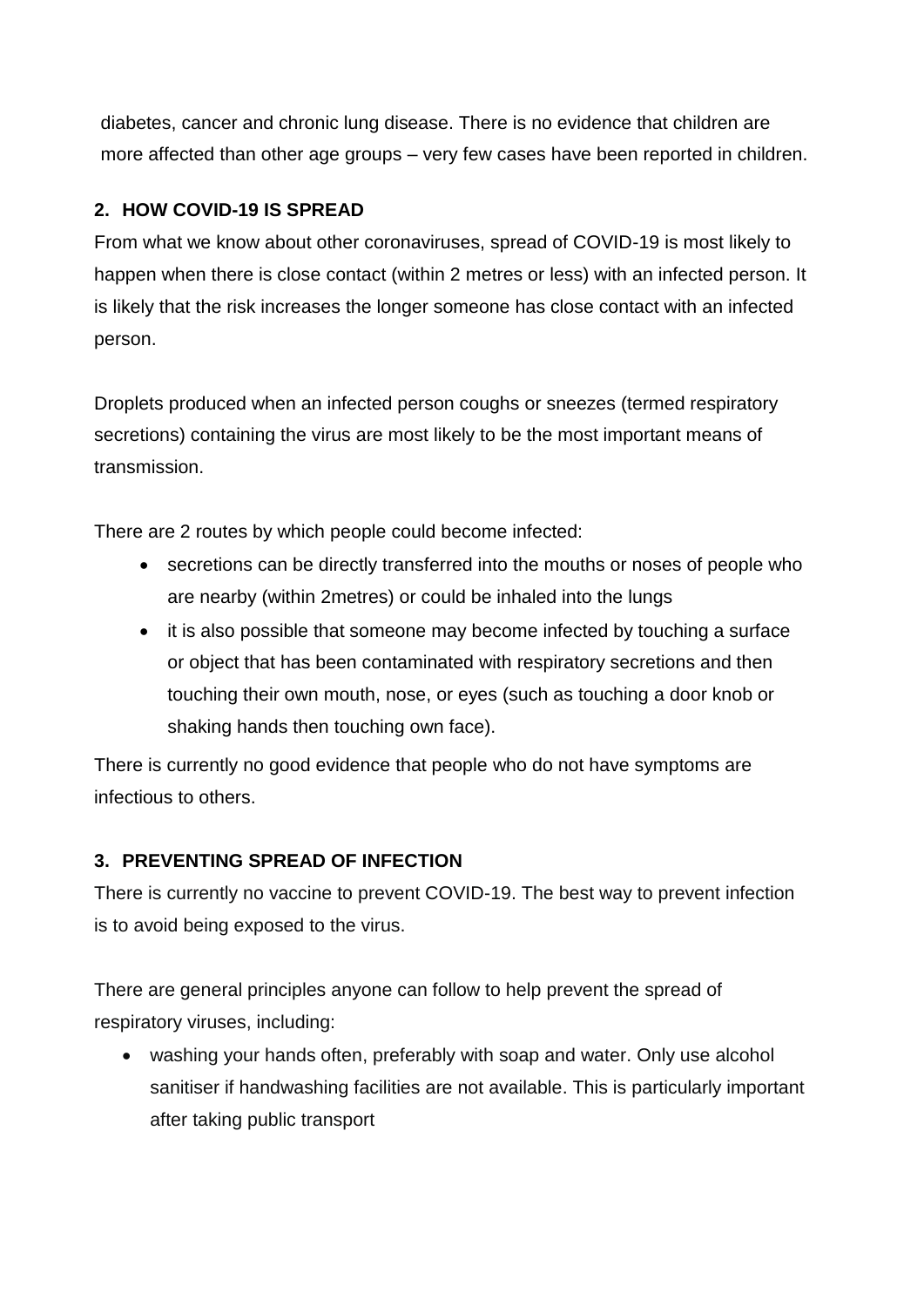- covering your cough or sneeze with a tissue, then throwing the tissue in a bin. See [Catch it, Bin it, Kill it](https://www.publichealth.hscni.net/sites/default/files/2020-02/Preventing%20spread%20poster%20140220.pdf)
- people who feel unwell should stay at home and should not attend work or any education or childcare setting
- pupils, students, staff and visitors should wash their hands:
	- o before leaving home
	- o on arrival at school
	- $\circ$  after using the toilet
	- o after breaks and sporting activities
	- o before food preparation
	- o before eating any food, including snacks
	- o before leaving school
- if soap and water are not available, use an alcohol-based hand sanitiser that contains at least 60% alcohol
- avoid touching your eyes, nose, and mouth with unwashed hands
- avoid close contact with people who are unwell
- clean and disinfect frequently touched objects and surfaces
- if you are worried about your symptoms or those of a child or colleague, and feel you or they may be at risk, please telephone your GP for advice. Do not go directly to your GP or other healthcare environment
- see further information on the [Public Health Agency website.](https://www.publichealth.hscni.net/news/covid-19-coronavirus)

The Public Health Agency website contains advice on how you can help stop the spread of viruses, like those that cause COVID-19, by practicing good respiratory and hand hygiene.

Face masks for the general public, pupils or students, or staff are **not recommended** to protect from infection, as there is no evidence of benefit from their use outside healthcare environments.

People who have returned from [Category 1 specified countries/areas](https://www.gov.uk/government/publications/covid-19-specified-countries-and-areas) in the last 14 days should self-isolate. This includes avoiding attending an education setting or work until 14 days after they return.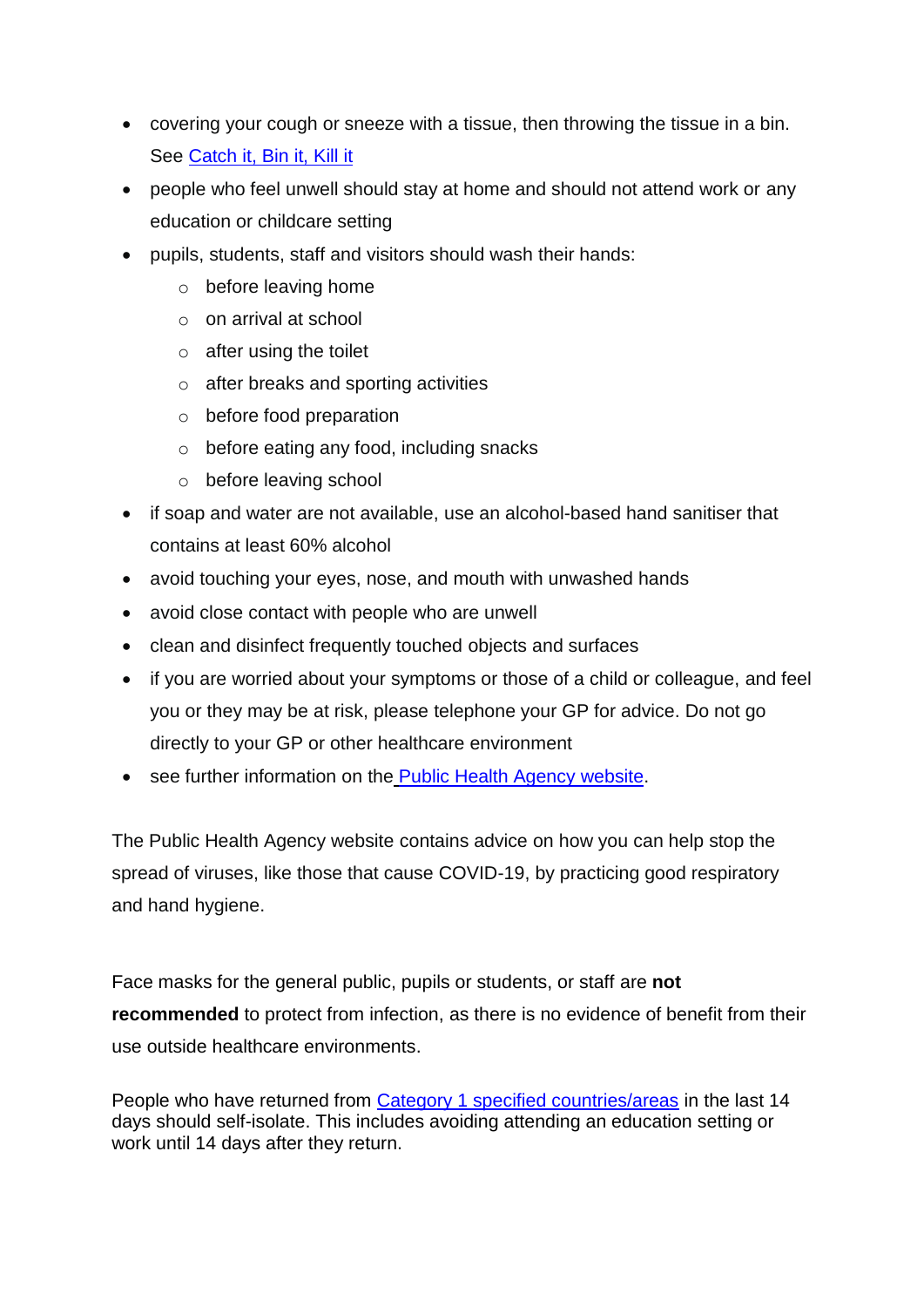People who have returned from [Category 2 specified countries/areas](https://www.gov.uk/government/publications/covid-19-specified-countries-and-areas) in the last 14 days, are advised to stay at home if they develop symptoms. All other pupils or students and staff should continue to attend school or university, including their siblings attending the same or a different school (unless advised not to by public health officials).

# **4. WHAT TO DO IF CHILDREN, PUPILS, STUDENTS OR STAFF BECOME UNWELL AND BELIEVE THEY HAVE BEEN EXPOSED TO COVID-19 (EITHER THROUGH TRAVEL TO CHINA AND OTHER AFFECTED COUNTRIES OR CONTACT WITH A CONFIRMED CASE)**

People who become unwell should be advised **NOT** to go to their GP, pharmacy, urgent care centre or a hospital but to telephone their GP, or 999 if an emergency (i.e. if they are seriously ill or injured or your life is at risk), and explain which country they have returned from in the last 14 days. You can do this on their behalf if this is easier.

Whilst you wait for advice from the person's GP or an ambulance to arrive, try to find somewhere safe for the unwell person to sit which is at least two metres away from other people. If possible, find a room or area where they can be isolated behind a shut door, such as a staff office. If it is possible to open a window, do so for ventilation. They should avoid touching people, surfaces and objects and be advised to cover their mouth and nose with a disposable tissue when they cough or sneeze and put the tissue in the bin. If no bin is available, put the tissue in a bag or pocket for disposing in a bin later. If you don't have any tissues available, they should cough and sneeze into the crook of their elbow. The room will need to be cleaned once they leave.

If they need to go to the bathroom whilst waiting for medical assistance, they should use a separate bathroom if available.

Make sure that children know to tell a member of staff if they feel unwell.

## **5. WHAT TO ADVISE OTHERS IF A CASE OF COVID-19 (PUPIL, STUDENT OR STAFF) IS SUSPECTED IN YOUR CHILDCARE OR EDUCATION SETTING**

For those who are in contact with a suspected case in a childcare or educational setting, no restrictions or special control measures are required while laboratory test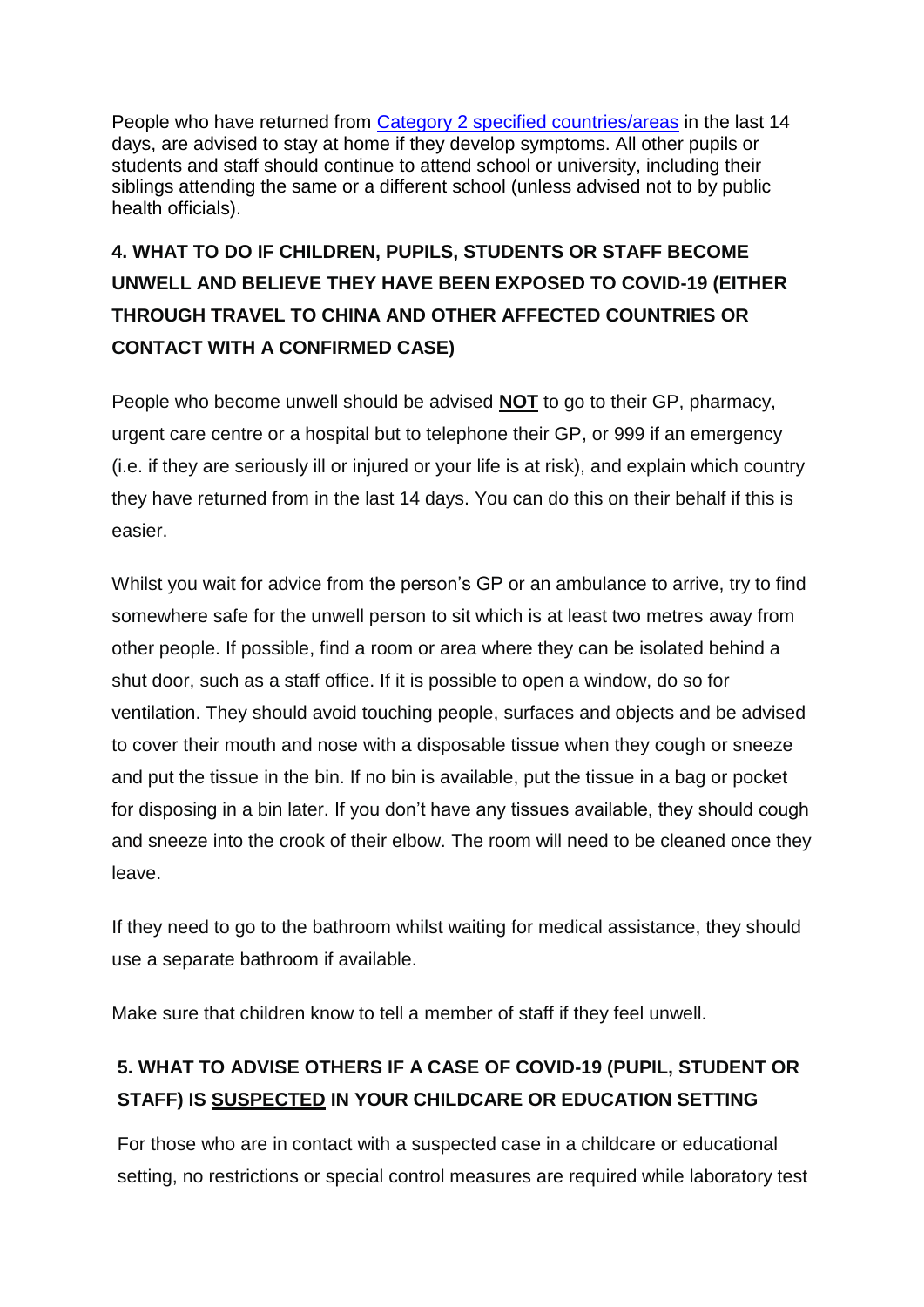results for COVID-19 are awaited. There is no need to close the setting or send other learners or staff home. Therefore, until the outcome of test results is known there is no action that staff members need to take. People who test negative for COVID-19 will be advised individually about return to education.

## **6. WHAT TO DO IF A CASE OF COVID-19 (PUPIL, STUDENT OR STAFF) IS CONFIRMED IN YOUR CHILDCARE OR EDUCATION SETTING**

The childcare or educational setting will be contacted by the Public Health Agency Health Protection Team to discuss the case, identify people who have been in contact with them and advise on any actions or precautions that should be taken. An assessment of each childcare or education setting will be undertaken by the Health Protection Team with relevant staff. Advice on the management of pupils or students and staff will be based on this assessment.

The Health Protection Team will also be in contact with the patient directly to advise on isolation and identifying other contacts, and will be in touch with any contacts of the patient to provide them with appropriate advice.

Advice on cleaning of communal areas such as classrooms, changing rooms and toilets will be given by the Health Protection Team and is outlined later in this document.

Closure of the childcare or education setting is not currently advised.

## **7. WHAT TO DO IF PUPILS, STUDENTS OR STAFF IN YOUR INSTITUTION ARE CONTACTS OF A CONFIRMED CASE OF COVID-19 WHO WAS SYMPTOMATIC WHILE ATTENDING YOUR CHILDCARE OR EDUCATIONAL SETTING**

The definition of a contact includes:

- any pupil, student or staff member in close face-to-face or touching contact including those undertaking small group work (within two metres of the case for more than 15 minutes)
- talking with or being coughed on for any length of time while the individual is symptomatic
- anyone who has cleaned up any bodily fluids of the individual
- close friendship groups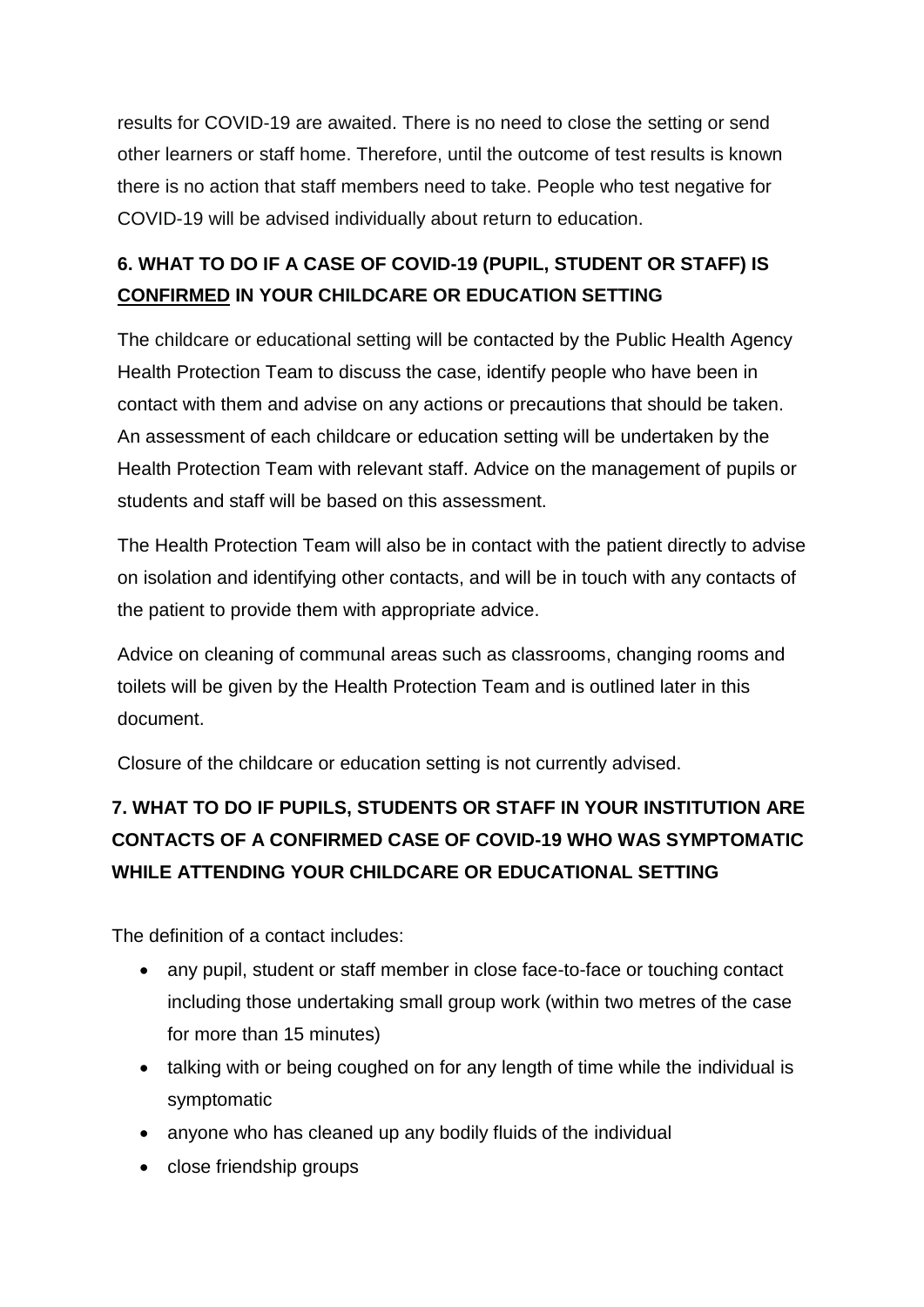• any pupil, student or staff member living in the same household as a confirmed case, or equivalent setting such as boarding school dormitory or other student accommodation

Contacts are **not** considered cases and if they are well, they are very unlikely to have spread the infection to others, however:

- they will be asked to self-isolate at home, or within their boarding school dormitory room, for 14 days from the last time they had contact with the confirmed case and follow the [home isolation advice leaflet](https://www.gov.uk/government/publications/wuhan-novel-coronavirus-self-isolation-for-patients-undergoing-testing/advice-sheet-home-isolation)
- they will be actively followed up by the Health Protection Team
- if they develop any symptoms within their 14-day observation period they should call their GP for assessment
- if they become unwell with cough, fever or shortness of breath they will be tested for COVID-19
- if they require emergency medical attention, call 999 and tell the call handler/ambulance control that the person has a history of contact with COVID-19
- if they are unwell at any time within their 14-day observation period and they test positive for COVID-19 they will become a confirmed case and will be treated for the infection.

Family and friends who have **not** had close contact (as listed above) with a confirmed case do not need to take any precautions or make any changes to their own activities such as attending childcare or educational settings or work, unless they become unwell. If they become unwell, they should **CALL** their GP and explain their symptoms and discuss any known links with the case to consider if they need further assessment.

If a confirmed case occurs in an educational setting the Health Protection Team will provide you with advice and will work with the headteacher, principal and/or management team. Outside those that are defined as close contacts, the rest of the school does not need to take any precautions or make any changes to their own activities; attending educational establishments or work as usual, unless they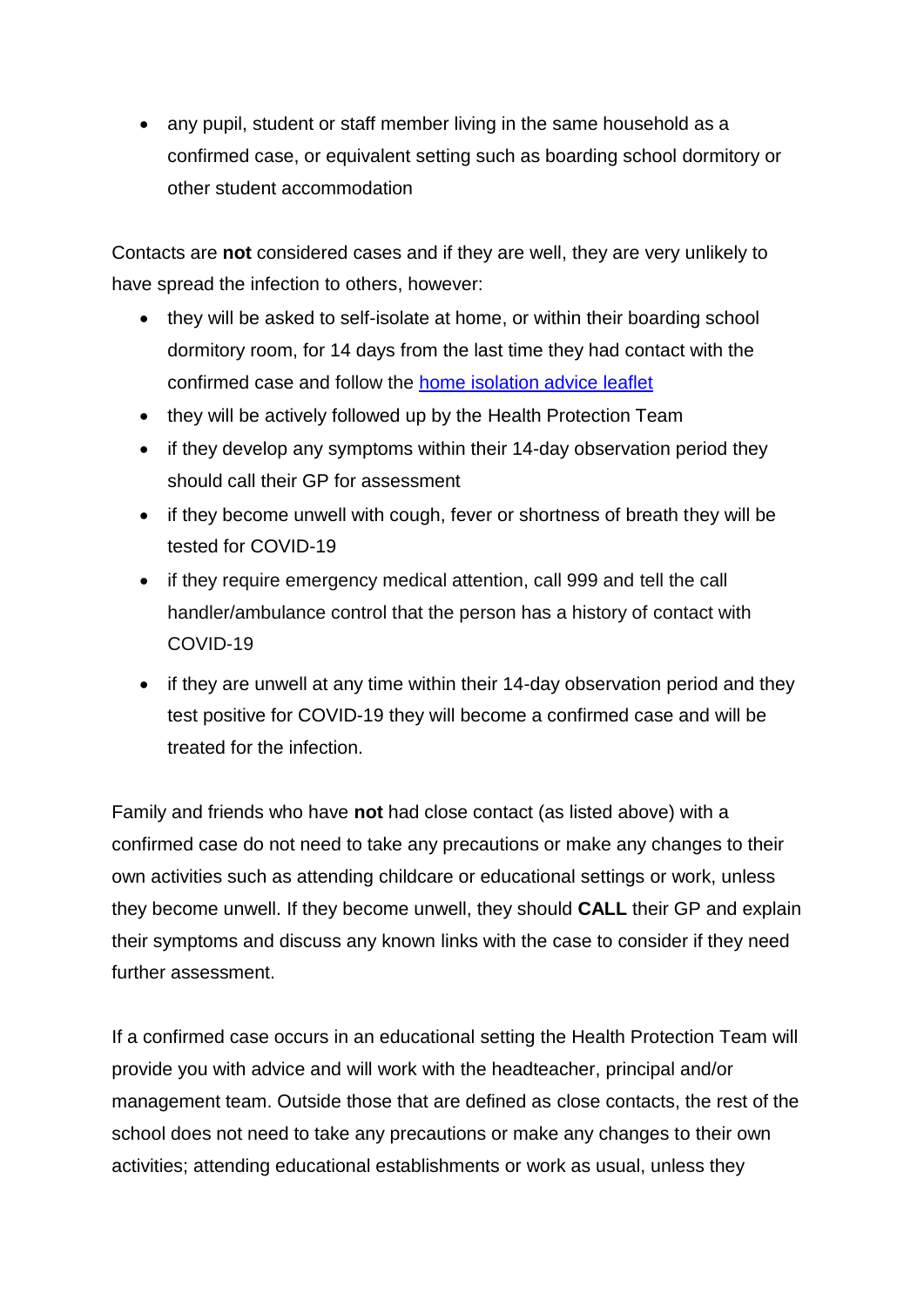become unwell. If they become unwell they will be assessed as a suspected case depending on their symptoms. This advice applies to teaching staff and children in the rest of the class who are not in a close friendship group or children undertaking small group work. The decision as to whether pupils, students and staff fall into this contact group or the closer contact group will be made between the Health Protection Team, the educational/childcare setting, and (if they are old enough) the student. Advice should be given as follows:

- if they become unwell with cough, fever or shortness of breath they will be asked to self-isolate and should seek medical advice from their GP
- if they are unwell at any time within the 14 days of contact, and they tested positive for COVID-19 they will become a confirmed case and will be treated as such.

#### **8. What to do if pupils, students or staff in your childcare or educational setting have travelled from any [Category 1 specified country/area](https://www.gov.uk/government/publications/covid-19-specified-countries-and-areas/covid-19-specified-countries-and-areas-with-implications-for-returning-travellers-or-visitors-arriving-in-the-uk) in the past 14 days**

If an individual falls into this category, and they are well, a dedicated helpline has been established for advice, available 24/7 on 0300 200 7885.

- if they are currently well, they should self-isolate for 14 days and you should follow the advice as above for contacts of confirmed cases in the educational setting
- if they become unwell they should CALL their GP immediately in order to be assessed by an appropriate specialist. You should follow the advice as above for contacts of confirmed cases in the educational establishment. If they require emergency medical attention, call 999 and tell the call handler or ambulance control that the person has a history of recent travel to risk areas for COVID-19

#### **9. What to do if a pupil, student or staff member has travelled from a [Category](https://www.gov.uk/government/publications/covid-19-specified-countries-and-areas/covid-19-specified-countries-and-areas-with-implications-for-returning-travellers-or-visitors-arriving-in-the-uk)  [2 specified country/area](https://www.gov.uk/government/publications/covid-19-specified-countries-and-areas/covid-19-specified-countries-and-areas-with-implications-for-returning-travellers-or-visitors-arriving-in-the-uk) in the last 14 days**

If they are currently well:

- they are advised to self-isolate only if they develop symptoms
- they can continue to attend work or education
- they do not need to avoid contact with other people
- their family do not need to take any precautions or make any changes to their own activities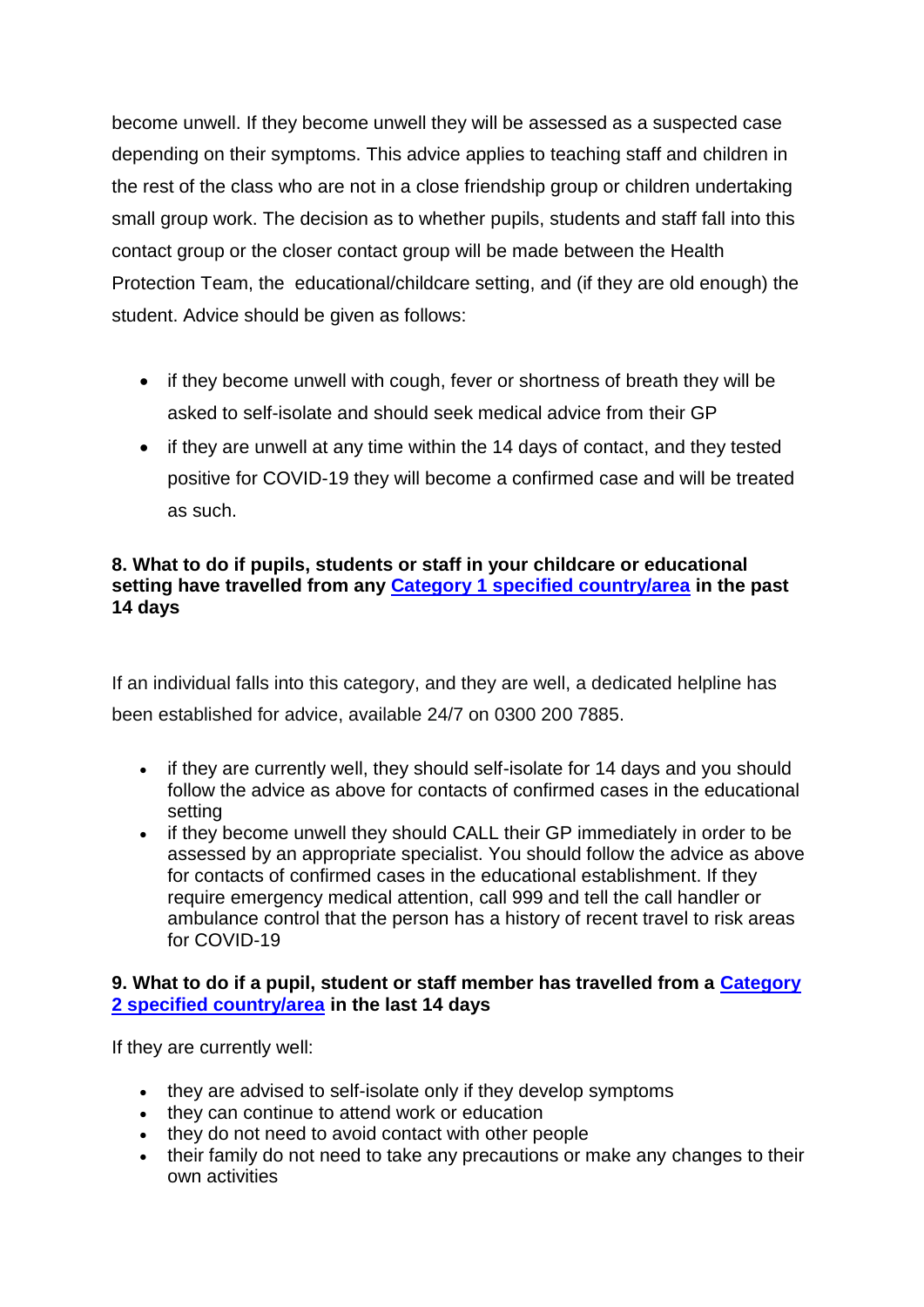- testing people with no symptoms for COVID-19 is currently not recommended
- it is useful to always take a mobile phone with them when they go out so that they can contact others if they do become unwell

If they become unwell:

- they should stay indoors and avoid contact with other people as they would with other flu viruses (see this [home isolation advice sheet\)](https://www.gov.uk/government/publications/wuhan-novel-coronavirus-self-isolation-for-patients-undergoing-testing/advice-sheet-home-isolation).
- they (or a family member, colleague or member of staff) should CALL their GP immediately for them to be assessed by an appropriate specialist, as quickly as possible
- they should stay at home and should not attend work or education
- they should not go directly to their GP or other healthcare environment
- if they require emergency medical attention, call 999 and tell the call handler or ambulance control that the person has a history of recent travel to risk areas for COVID-19
- see further [information](https://www.publichealth.hscni.net/news/covid-19-coronavirus) on the Public Health Agency Website

#### **10. What to do if pupils, students or staff return from travel anywhere else in the world within the last 14 days**

Currently there are minimal cases outside the risk areas and therefore the likelihood of an individual coming into contact with a confirmed case is low.

There is no need to advise any of these pupils, student or staff to avoid normal activities or educational settings unless they have had contact with a confirmed case of COVID-19.

If individuals are aware that they have had close contact with a confirmed case of COVID-19 they should CALL their GP for further advice.

For the latest country specific information please visit [NaTHNac Travel Pro.](https://travelhealthpro.org.uk/countries)

## **11. WHAT TO DO WITH POST, PACKAGES OR FOOD SENT FROM WUHAN OR HUBEI PROVINCE IN CHINA AND OTHER AREAS/COUNTRIES SPECIFIED AS ABOVE WITHIN THE LAST 14 DAYS**

The virus does not survive well for long periods outside the body and so it is highly unlikely that COVID-19 can be spread through post or packages. It is highly unlikely that COVID-19 can be spread through food.

# **12. HOW SHOULD WE CLEAN EDUCATIONAL ESTABLISHMENT WHERE THERE WERE CHILDREN, STUDENTS OR STAFF SUSPECTED CASES OF COVID-19**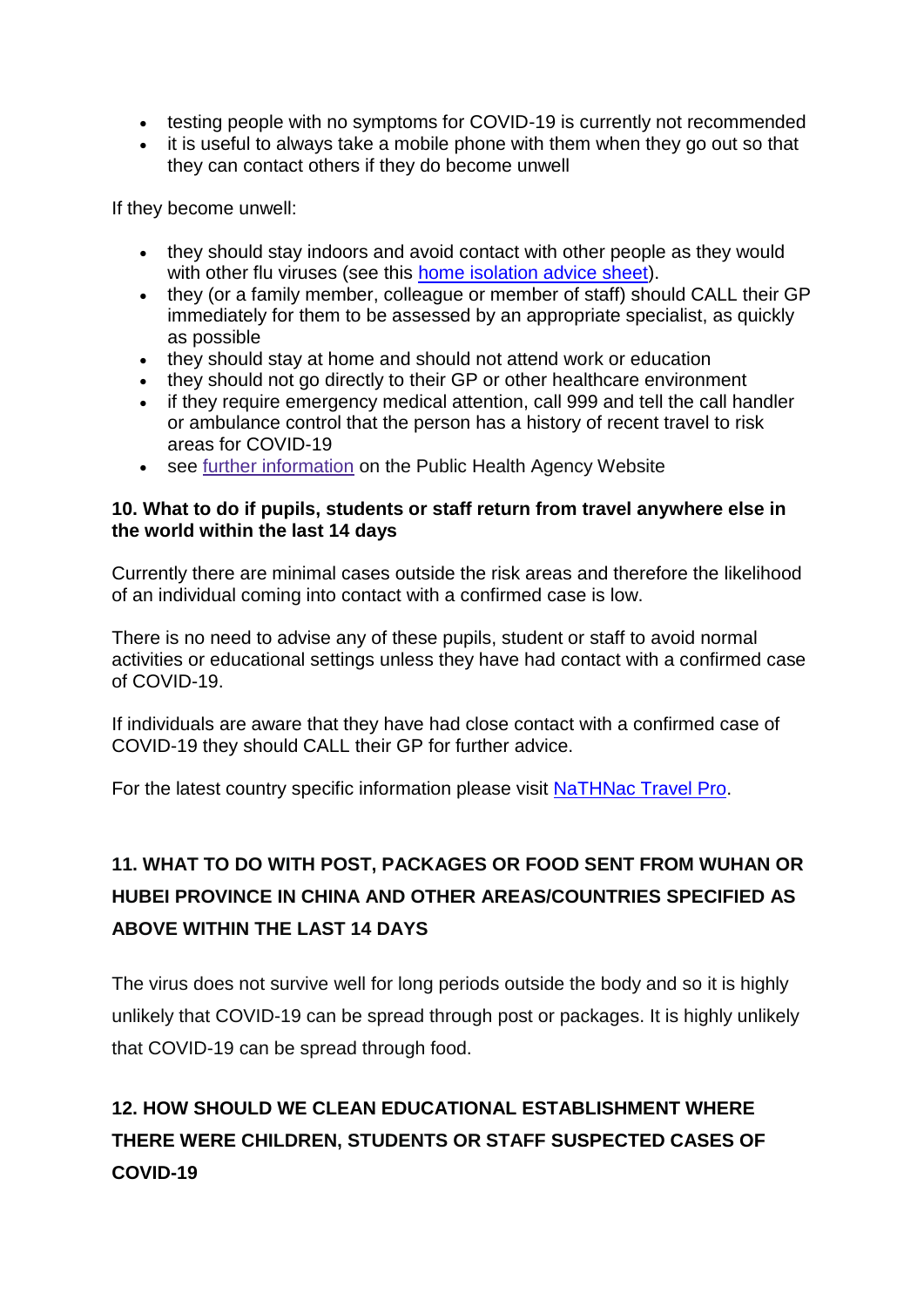Coronavirus symptoms are similar to a flu-like illness and include cough, fever, or shortness of breath. Once symptomatic, all surfaces that the person has come into contact with must be [cleaned](https://www.gov.uk/government/publications/novel-coronavirus-2019-ncov-guidance-to-assist-professionals-in-advising-the-general-public/guidance-to-assist-professionals-in-advising-the-general-public#cleaning-shared-spaces) including:

- all surfaces and objects which are visibly contaminated with body fluids
- all potentially contaminated high-contact areas such as toilets, door handles, telephones

Public areas where a symptomatic individual has passed through and spent minimal time in (such as corridors) but which are not visibly contaminated with body fluids do not need to be specially cleaned and disinfected.

If a person becomes ill in a shared space, these should be cleaned using disposable cloths and household detergents, according to current recommended workplace legislation and practice.

## **13. IF CHILDREN, STUDENTS OR STAFF BECOMES UNWELL WITH SUSPECTED COVID-19 IN THE EDUCATIONAL ESTABLISHMENT, WHAT SHOULD WE DO WITH THEIR RUBBISH, INCLUDING TISSUES**

All waste that has been in contact with the individual, including used tissues, and masks if used, should be put in a plastic rubbish bag and tied when full. The plastic bag should then be placed in a second bin bag and tied. It should be put in a safe place and marked for storage until the result is available. If the individual tests negative, this can be put in the normal waste.

Should the individual test positive, you will be instructed what to do with the waste.

## **14. TOOLS FOR USE IN CHILDCARE AND EDUCATION SETTINGS**

Use [e-Bug](http://www.e-bug.eu/) resources recommended by the National Institute of Clinical Excellence to teach students of all ages about hygiene. Key sections that may be useful are:

**KS1: Horrid Hands and Super Sneezes** [https://e-bug.eu/junior\\_pack\\_ks1.aspx?cc=eng&ss=2&t=Horrid%20Hands](https://e-bug.eu/junior_pack_ks1.aspx?cc=eng&ss=2&t=Horrid%20Hands) [https://e-bug.eu/junior\\_pack\\_ks1.aspx?cc=eng&ss=2&t=Super%20Sneezes](https://e-bug.eu/junior_pack_ks1.aspx?cc=eng&ss=2&t=Super%20Sneezes)